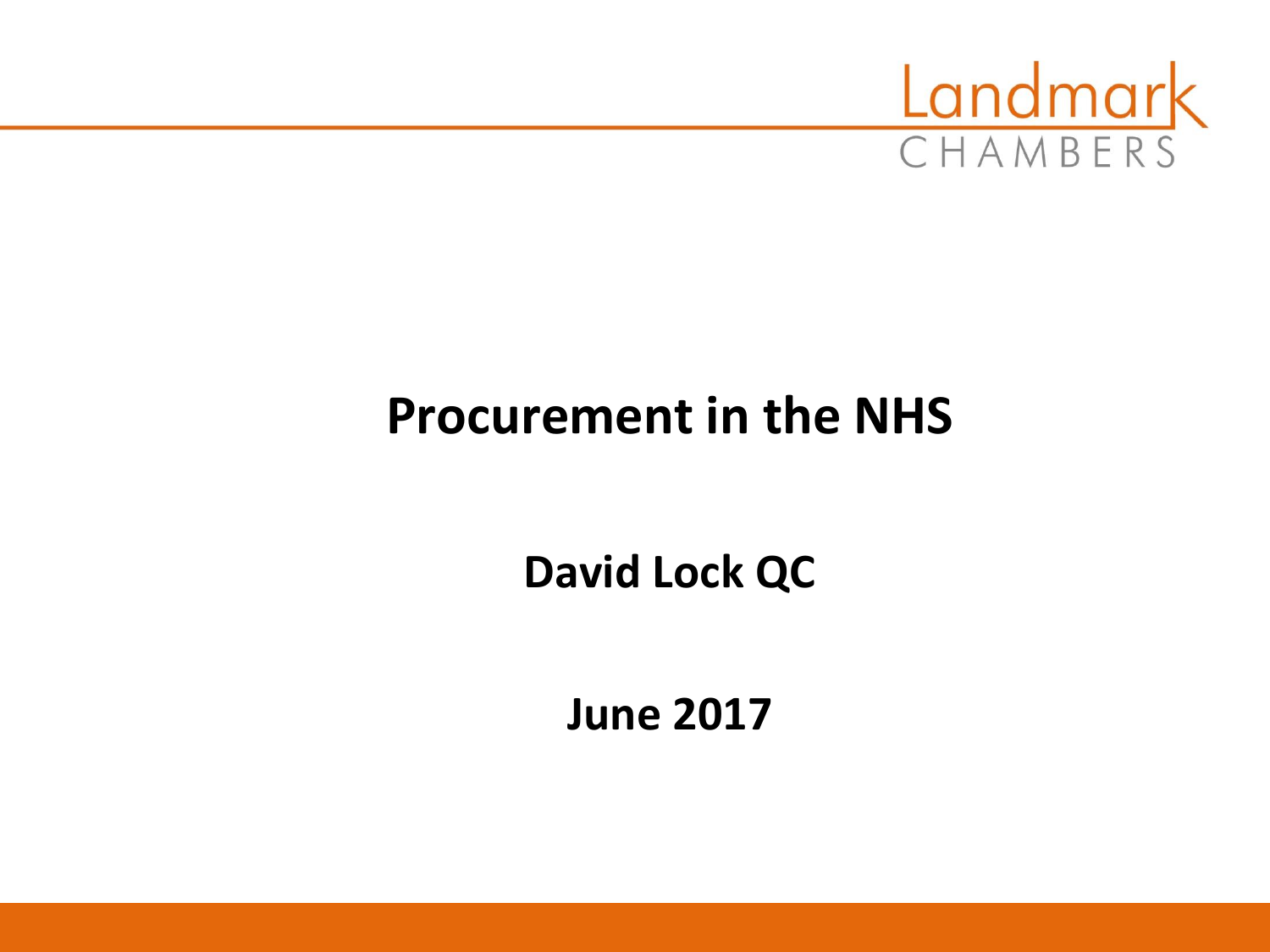#### **What will this talk cover?**

- 
- What is different about procurement law in the NHS?
	- The National Tariff
	- The 2013 Regulations
- What are the problems in practice?
- What are the solutions?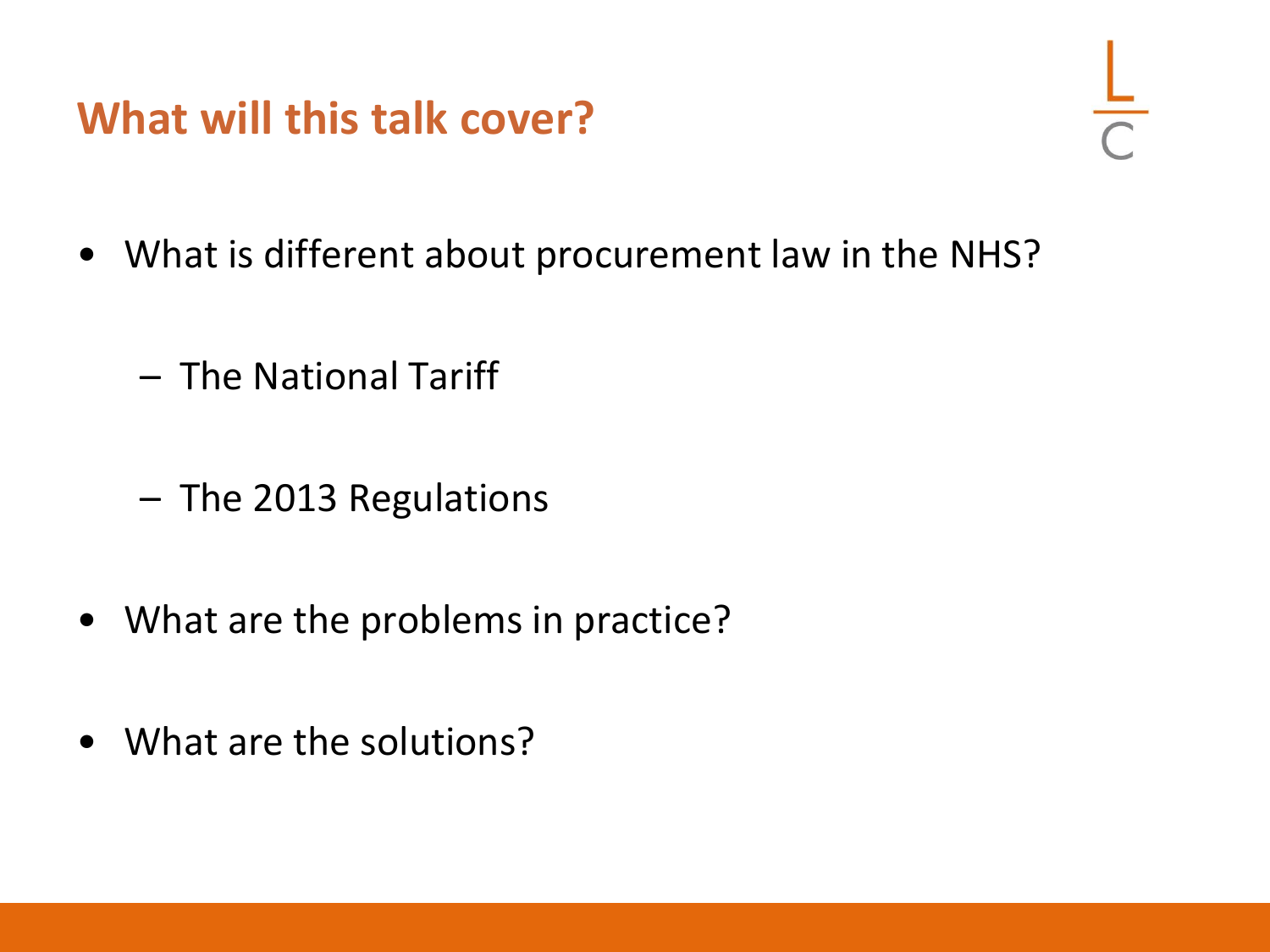**What does the NHS contract for?**

- Overall NHS budget in 2016/17 was £123.7Bn
- £107Bn allocated to NHS England
- Balance for:
	- Department of Health
	- Local authorities for public health
	- Other funds such as research funding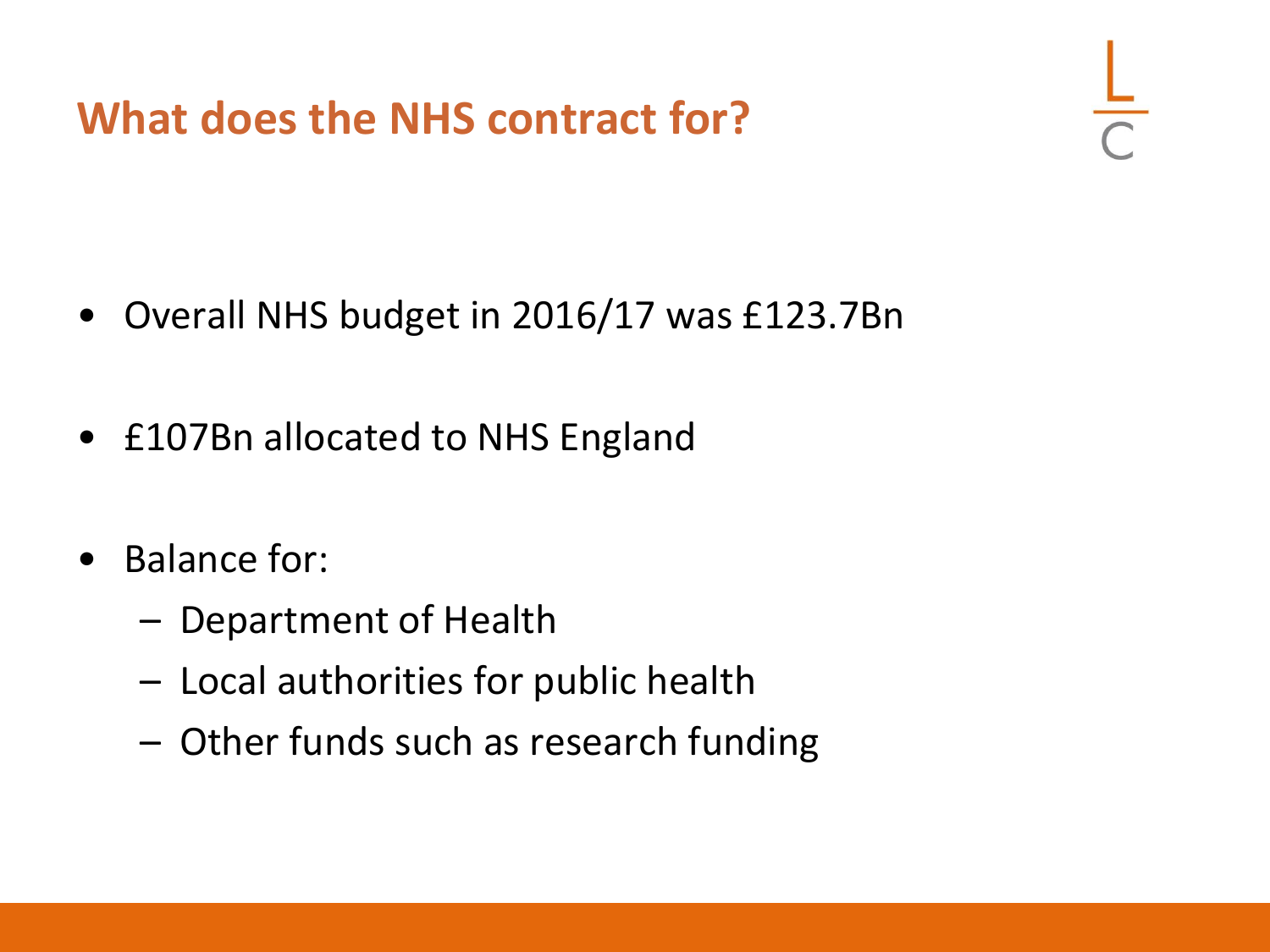#### **How does NHS England spend its money?**



**Clinical Commissioning Groups £71.9bn** Primary care GP £12.8bn Specialised £15.7bn Public health £0.9bn Other direct commissioning £0.6bn Sustainability fund £1.8bn Transformation fund £0.3bn NHS England programmes £0.7bn NHS England running costs £0.5bn Mental health investments £0.1bn Other £0.5bn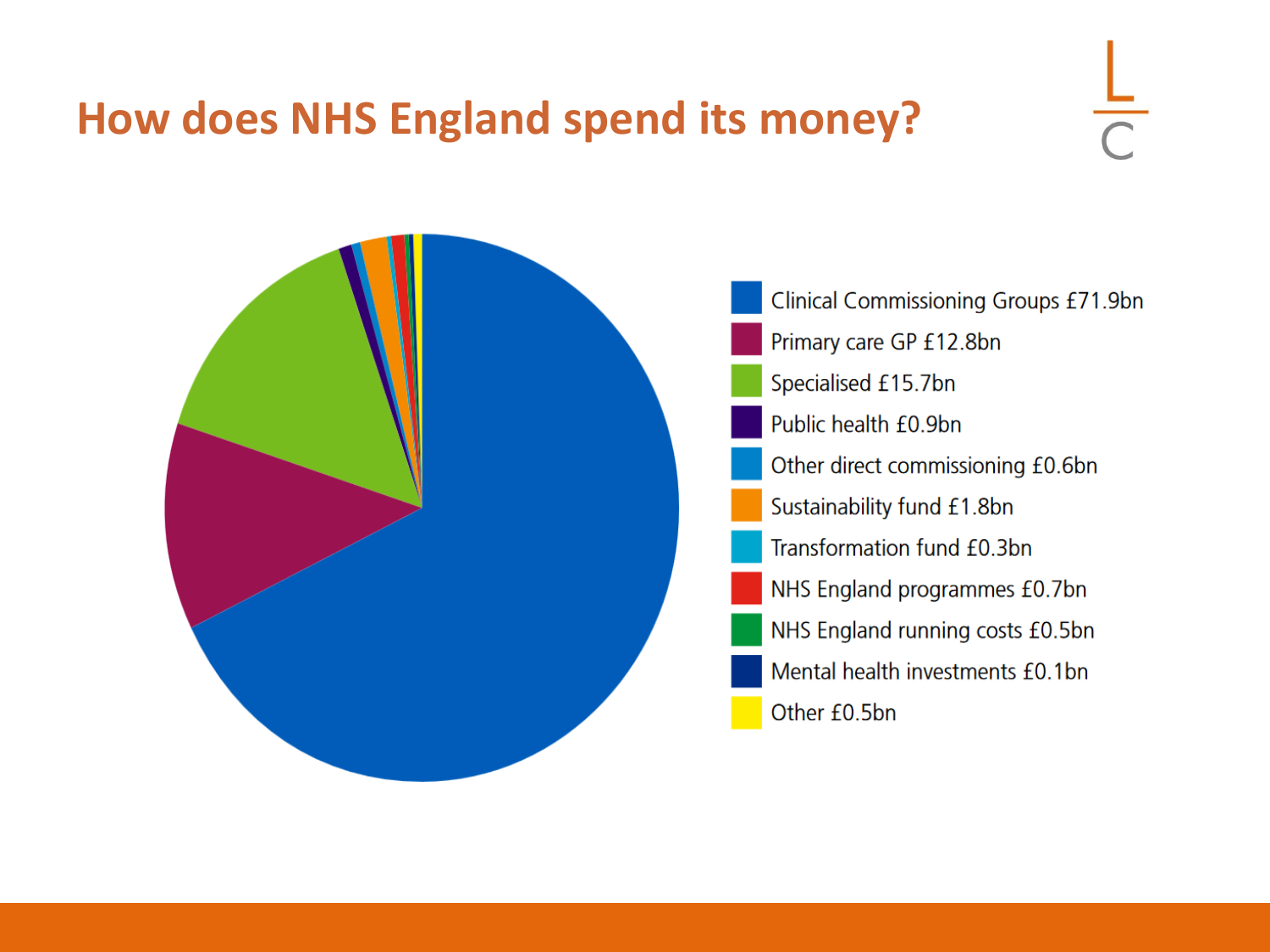# **Who are the contracting authorities?**

- NHS commissioners:
	- Clinical Commissioning Groups
	- The National Health Service Commissioning Board ("NHS England")
- NHS providers (NHS Trusts and NHS Foundation Trusts)
- The Department of Health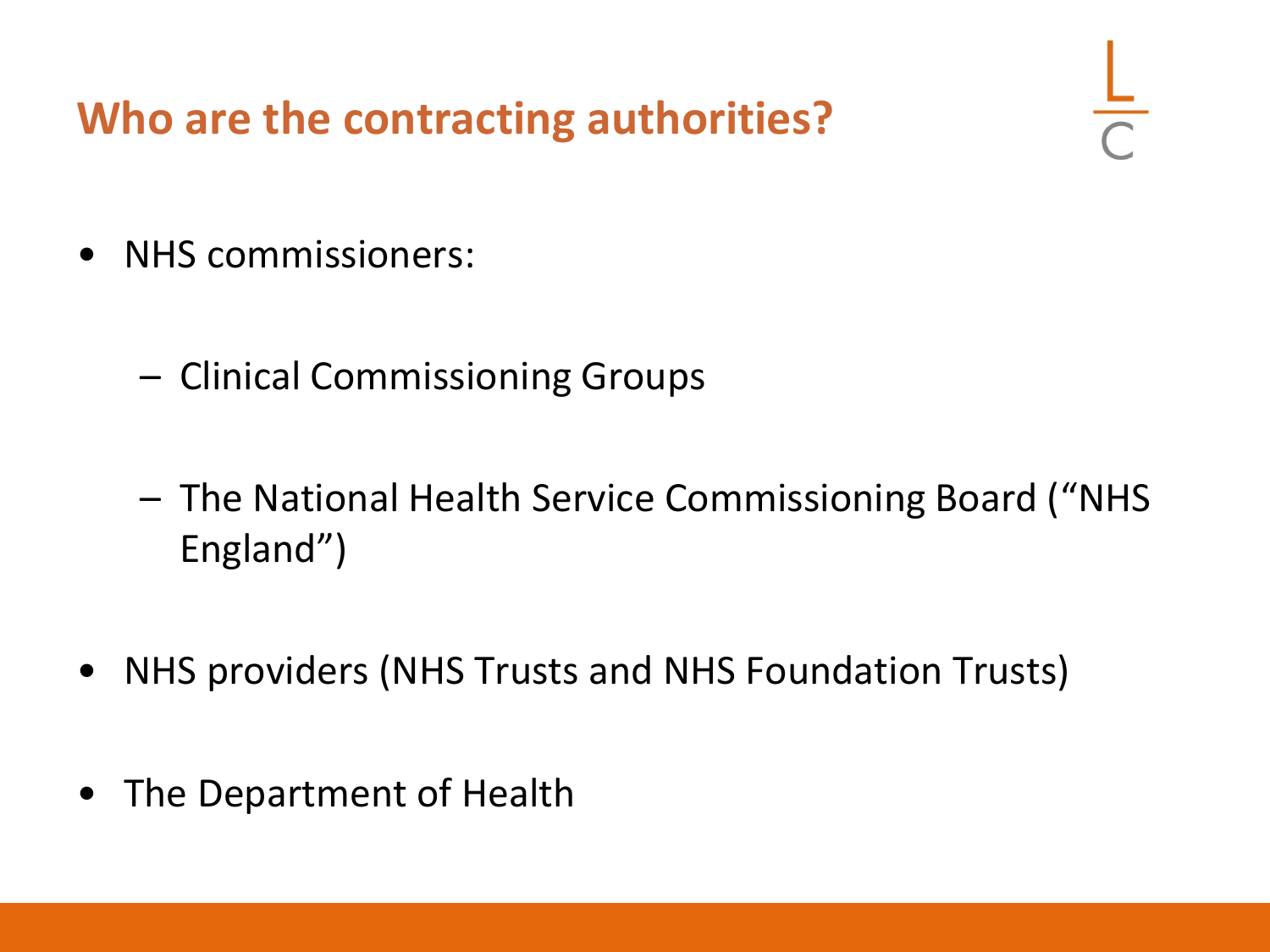#### **Who contracts for what?**

- NHS commissioners contract with providers of NHS services under contracts which require providers to deliver health services to NHS patients
- NHS providers enter into contracts to enable them to operate hospitals and other healthcare facilities:
	- Commercial arrangements for buildings, car parks, catering, medical supplies etc.
	- Contracting out some patient services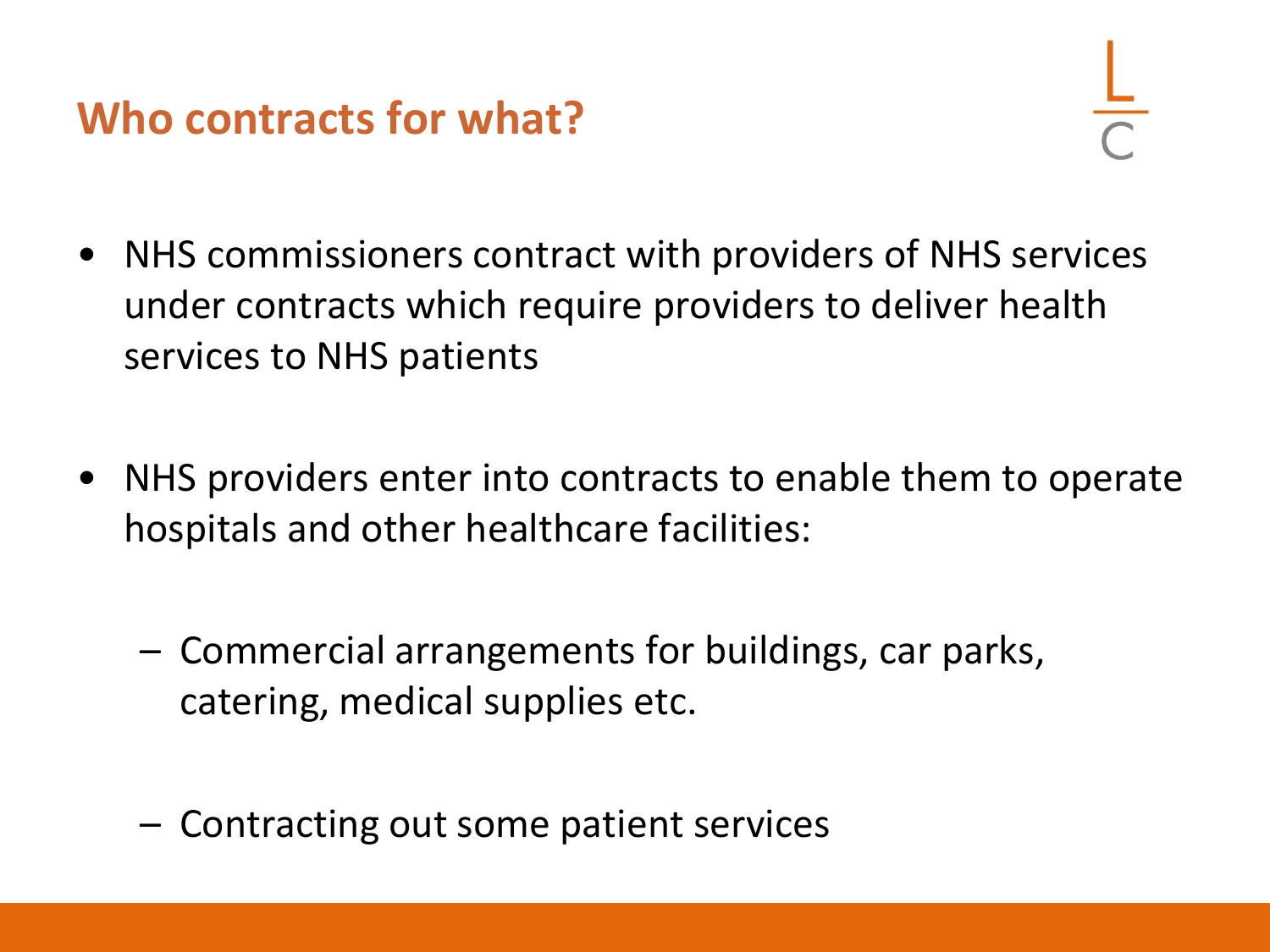### **Who are NHS providers?**

- NHS Trusts
- NHS Foundation Trusts
- NHS GP and dental practices private, for profit businesses
- Private providers such as Virgin Care Services Limited and Serco
- Care homes and mental health hospitals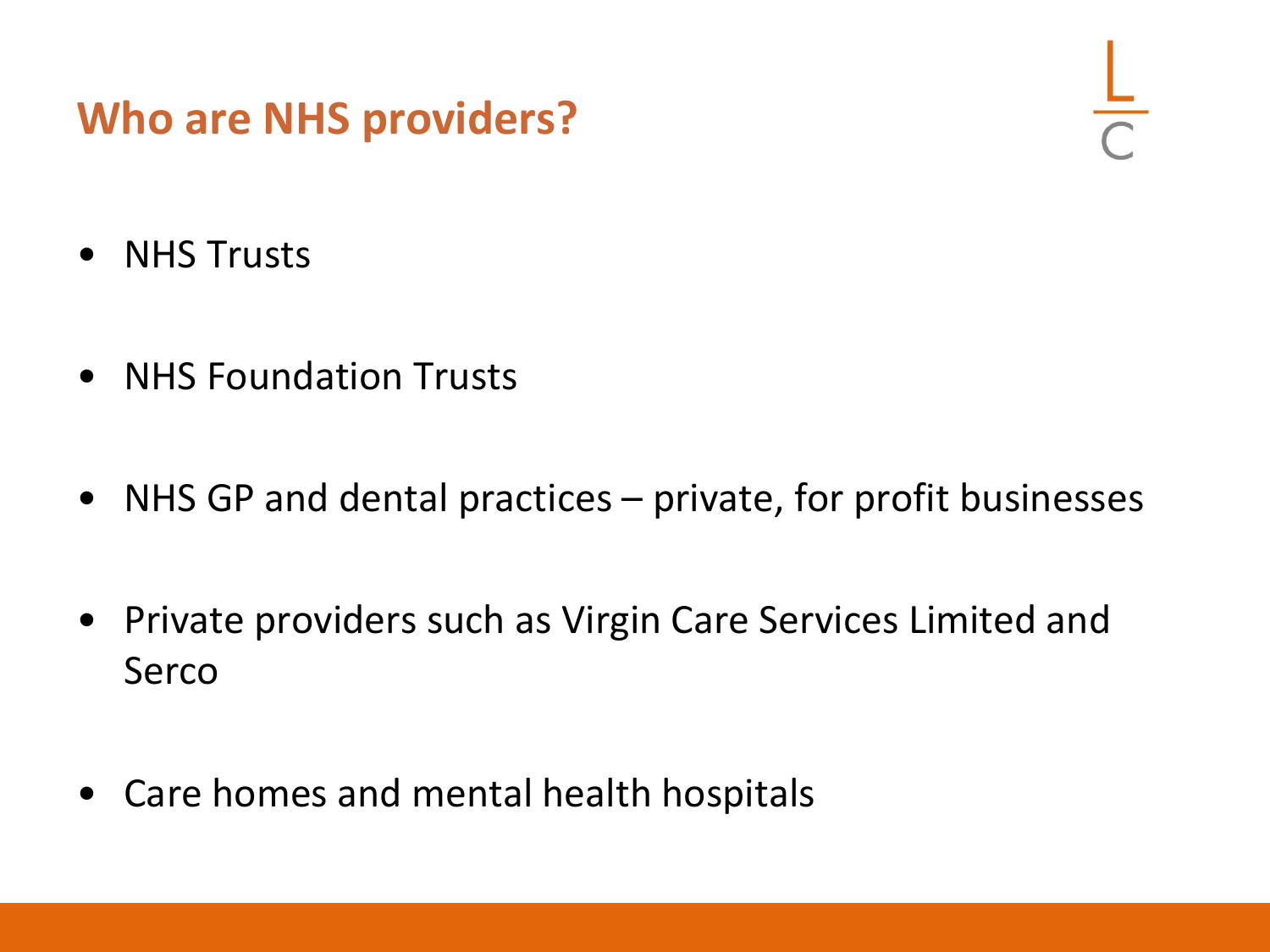# **When do different rules apply?**

- Normal rules under 2015 Regulations apply where:
	- NHS body is a contracting authority
	- Subject of the contract is not patient services
- Normal rules under 2015 Regulations plus extra NHS rules apply where:
	- NHS body is a contracting authority
	- Subject of the contract is patient services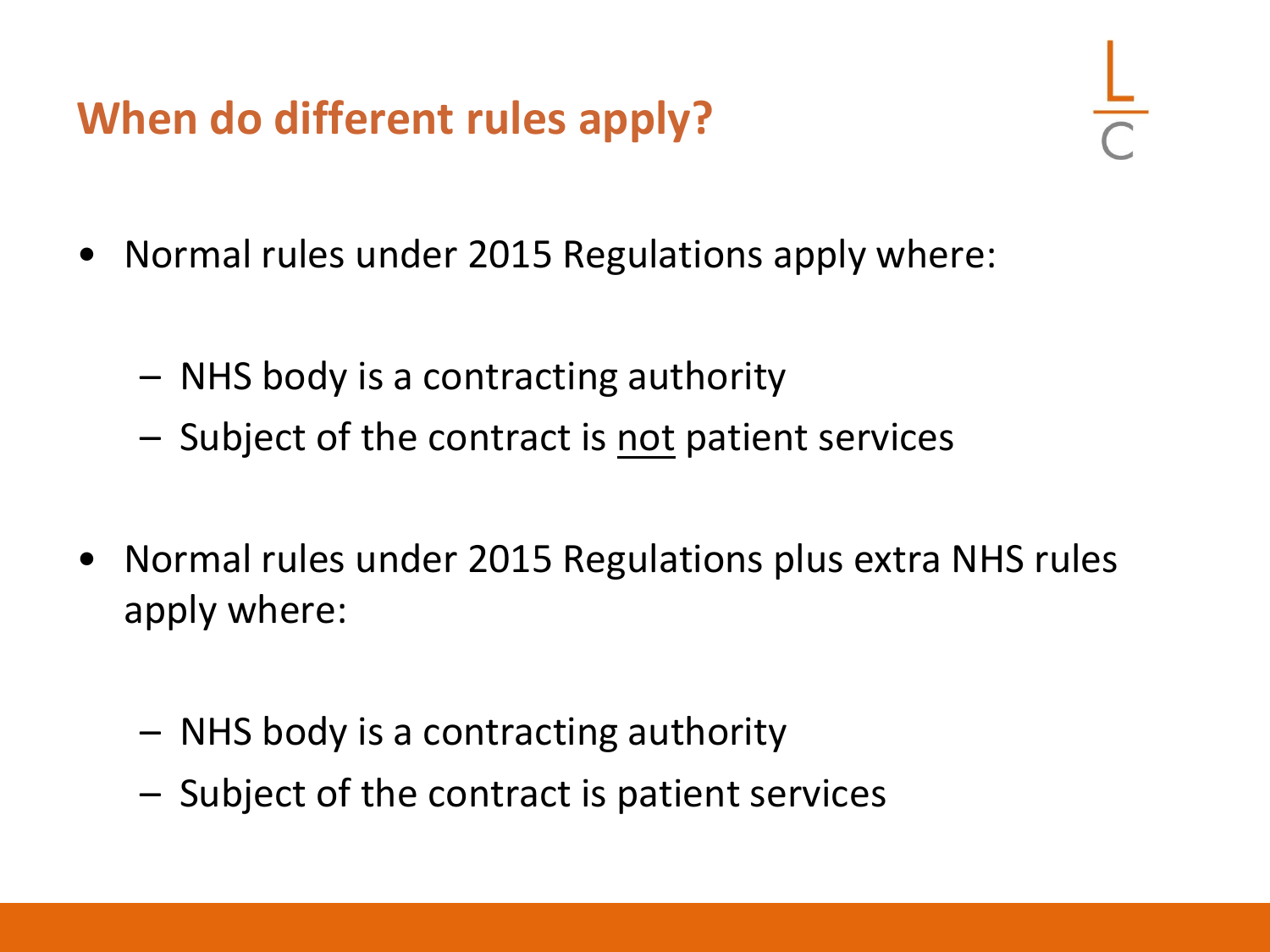# **The 2015 Regulations rules for NHS contracts**

- Threshold is contract value of €750,000
- So called "Light touch" regime applies
- But problems in practice are:
	- No competition because CCGs need to contract with all local hospitals to fulfil needs
	- Few new market entrants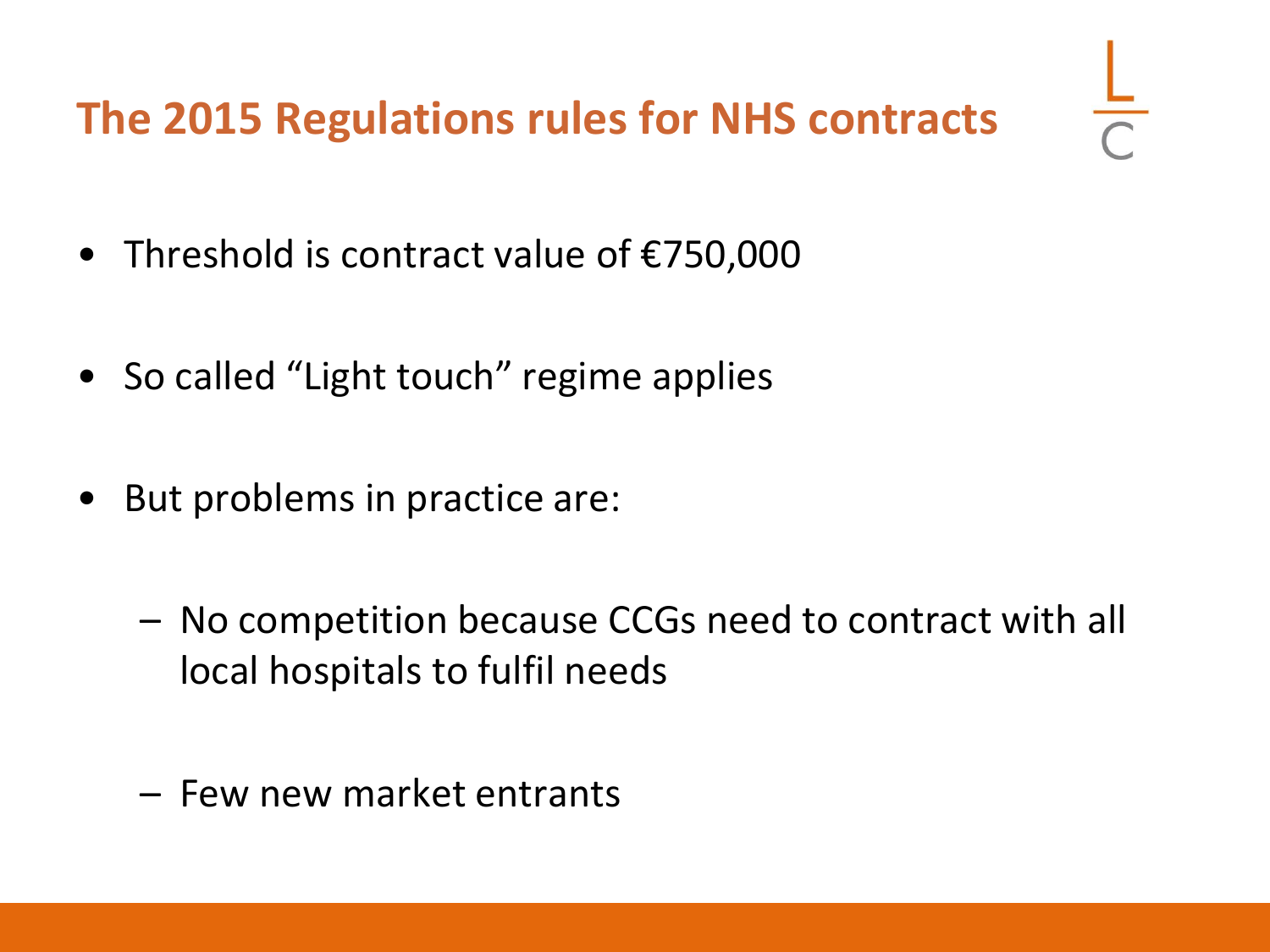**The particular rules applying within the NHS**

- The key sets of rules are:
	- S115 of the Health and Social Care Act 2012 and the National Tariff
	- The National Health Service (Procurement, Patient Choice and Competition) (No. 2) Regulations 2013
- Both are complex, largely un-litigated and have internal contradictions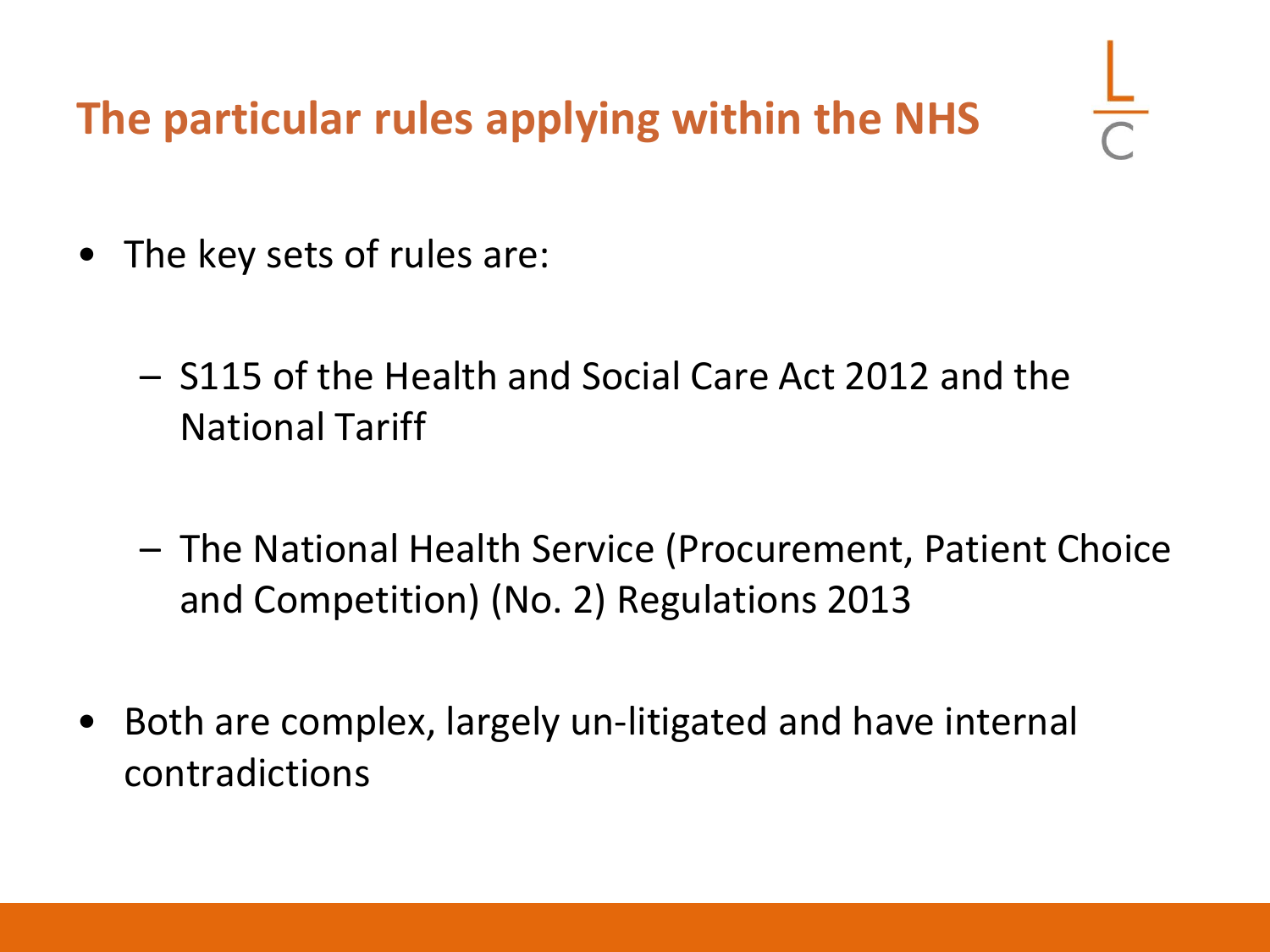# **S115 and the National Tariff**

(1) If a health care service is specified in the national tariff (as to which, see section 116), the price payable for the provision of that service for the purposes of the NHS is (subject to sections 124 and 125) such price as is determined in accordance with the national tariff on the basis of the price (referred to in this Chapter as "the national price") specified in the national tariff for that service.

(2) If a health care service is not specified in the national tariff, the price payable for the provision of that service for the purposes of the NHS is such price as is determined in accordance with the rules provided for in the national tariff for that purpose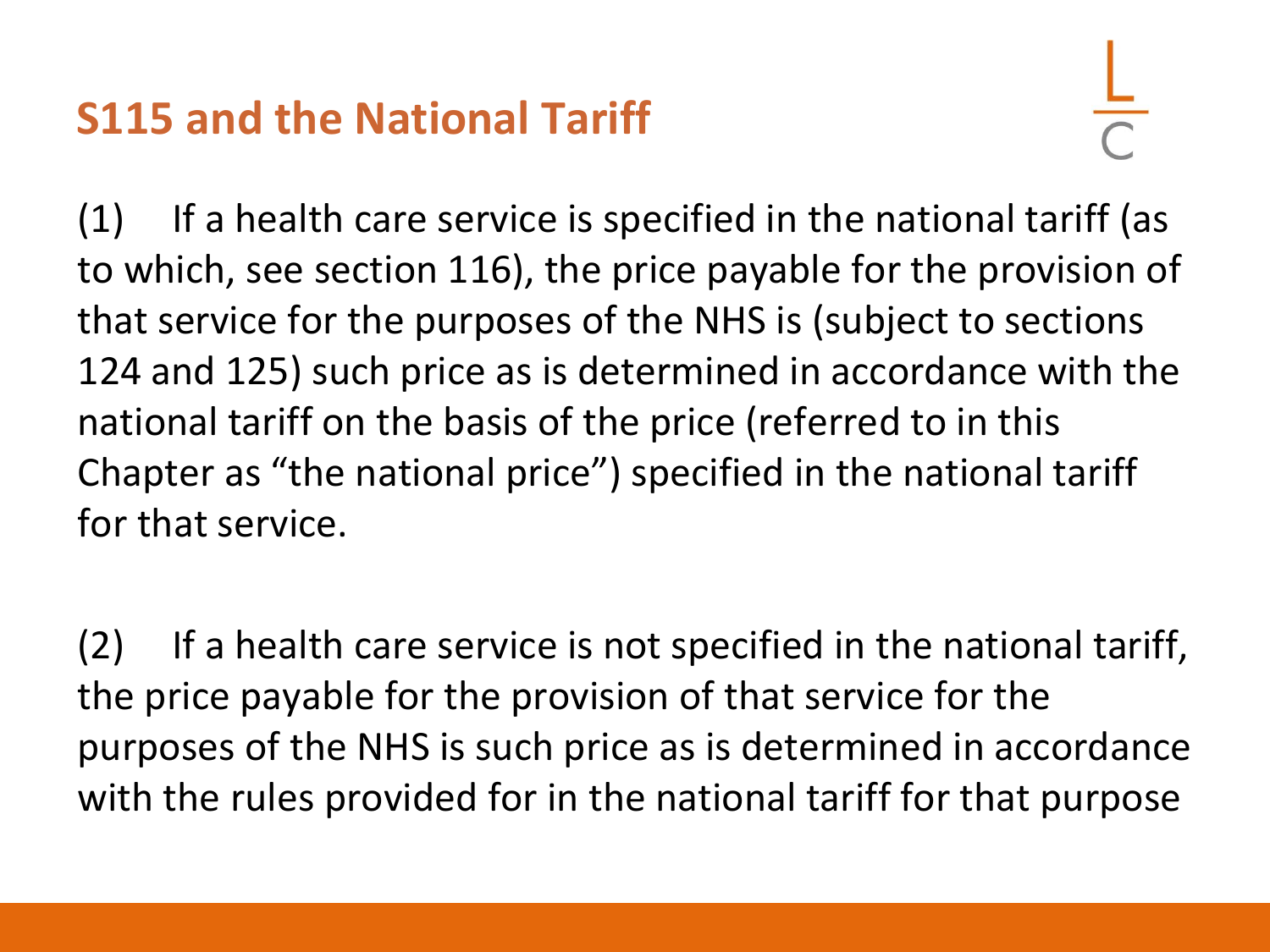# **What is the effect of s115?**

- Designed to rule out price competition in the NHS
- Probably sets up both public and private law duties
- Key question is whether the service has a "price" specified in the National Tariff:
	- If Yes subject to s124 and 125 that must be the price
	- If No the rules of the National Tariff must be followed to fix the price
- S124/5 allows Monitor to approve higher price on one-off basis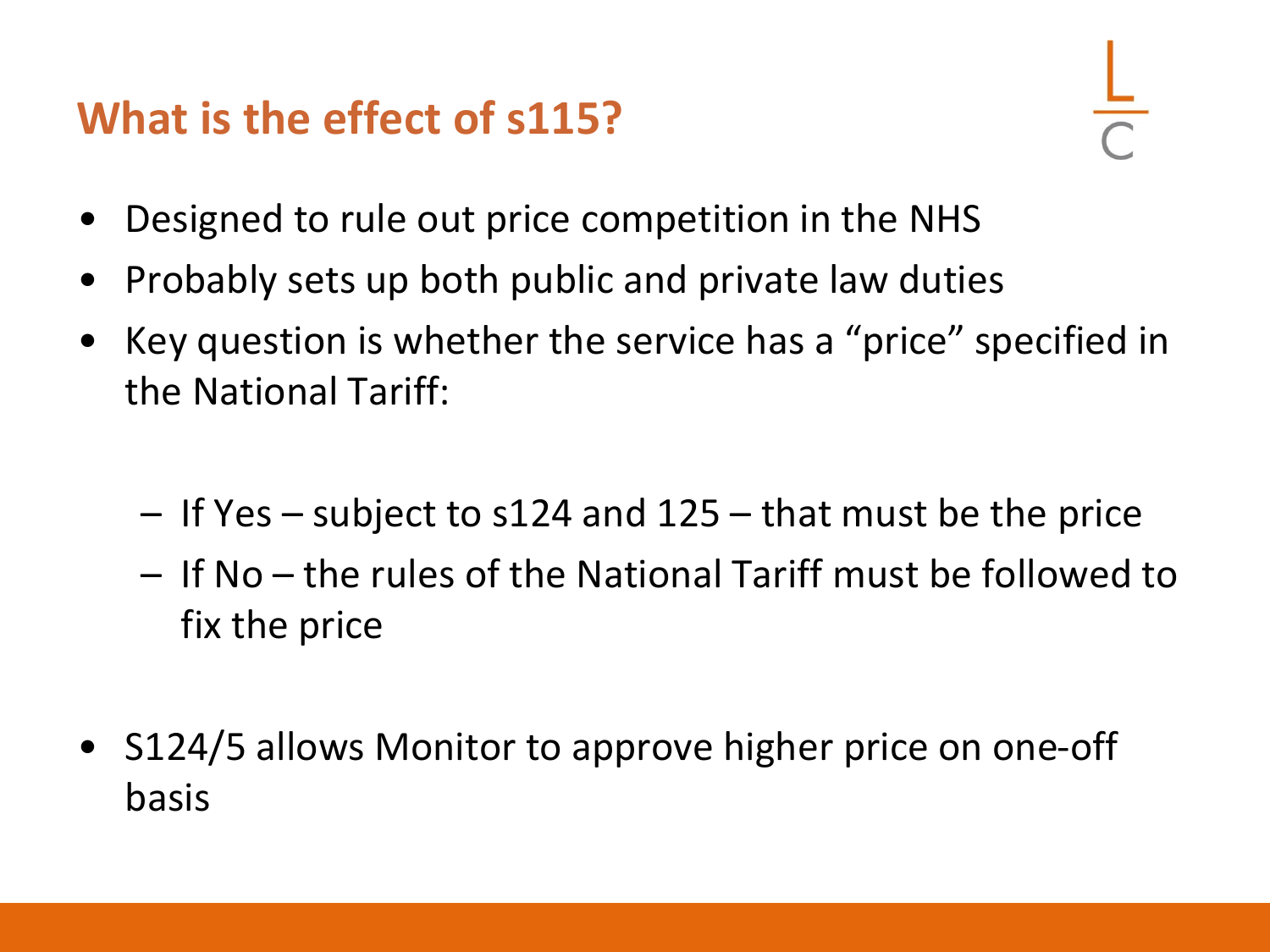# **Rules of the National Tariff (1)**

- Rule 1: Providers and commissioners must apply the principles in Section 6.1 when agreeing prices for services without a national price.
- Rule 2: Commissioners and providers should have regard to the efficiency and cost uplift factors adopted under the ETO for 2015/16 and the efficiency and cost uplift factors for 2016/17 (as set out in Section 4 of this document) when setting local prices for services without a national price for 2016/17"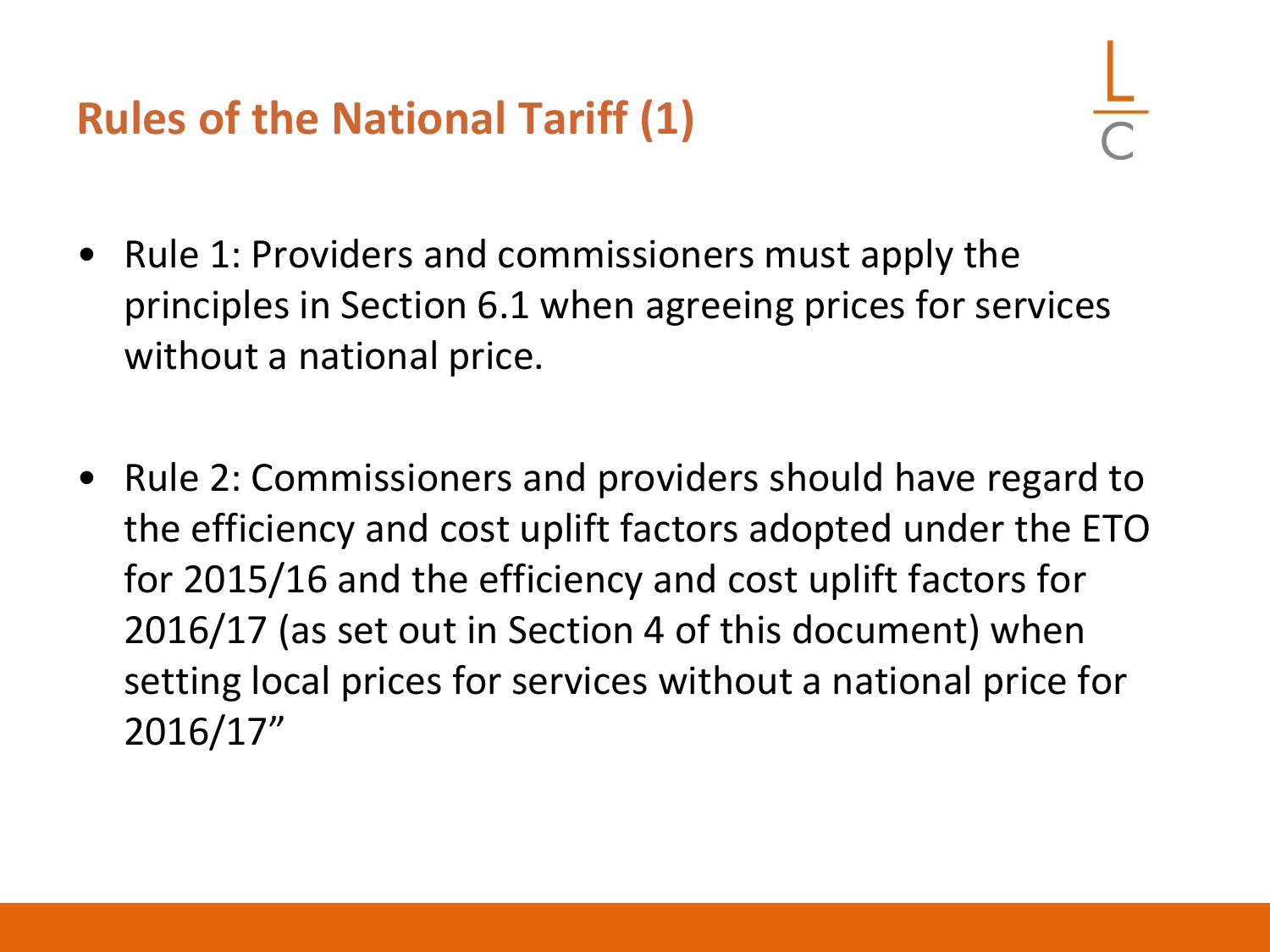# **Rules of the National Tariff (2)**

- Principles in Section 6.1:
	- the approach must be in the best interests of patients
	- the approach must promote transparency to improve accountability and encourage the sharing of best practice, and
	- the provider and commissioner(s) must engage constructively with each other when trying to agree local payment approaches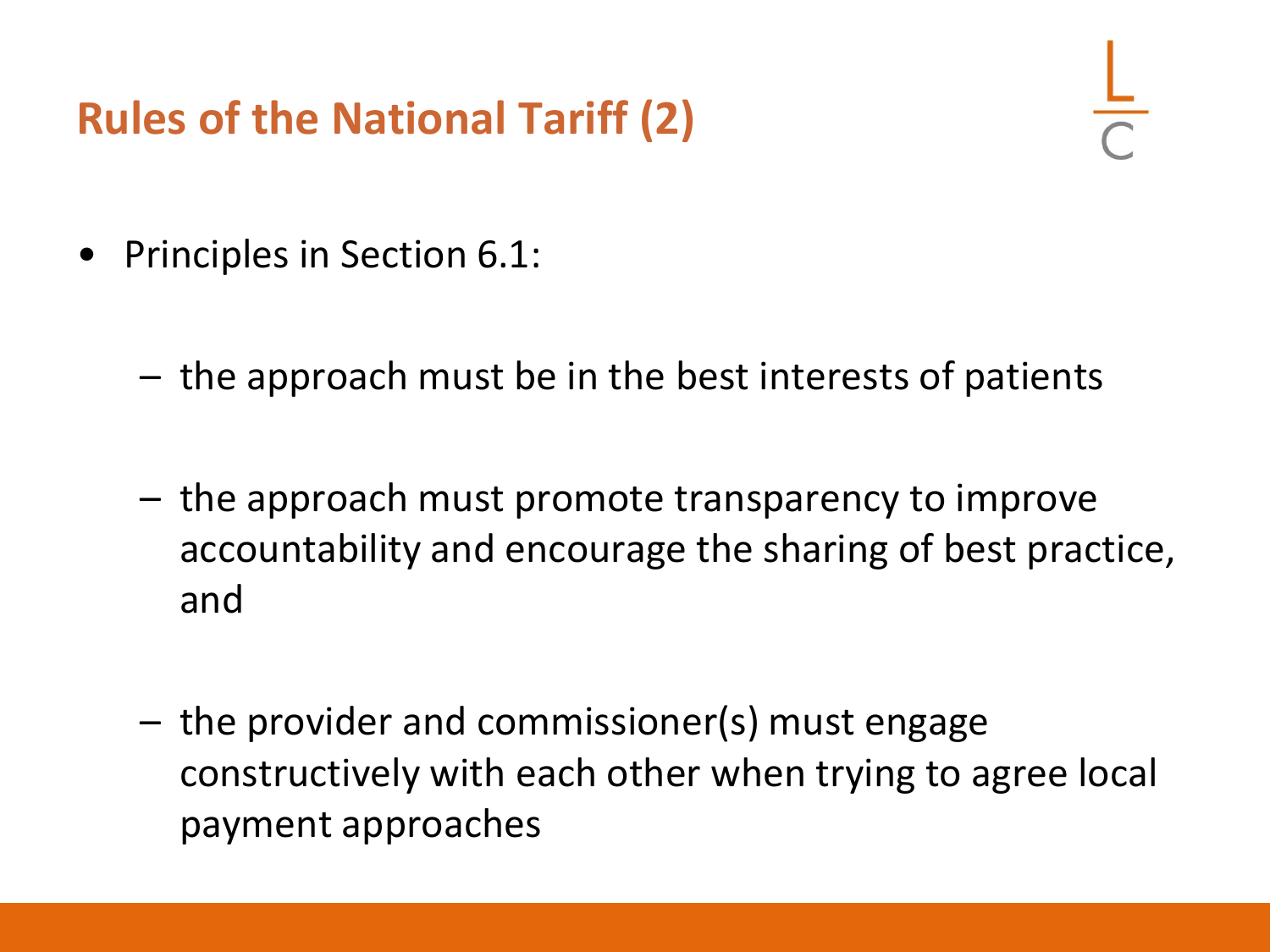# **These rules are not followed in practice?**

- 2011 policy in favour of price competition
- Obliged to give concessions to get 2011 Bill into 2012 Act
- As long as no one enforces, policy carried on as before
- Probably incorrect interpretation of s116(2) to bring price competition back in to avoid s115
- Hence largely ignored by the NHS and no one has challenged so far
- However only a matter of time before there is focus on effect of s115

#### **Hence a challenge waiting for a challenger!**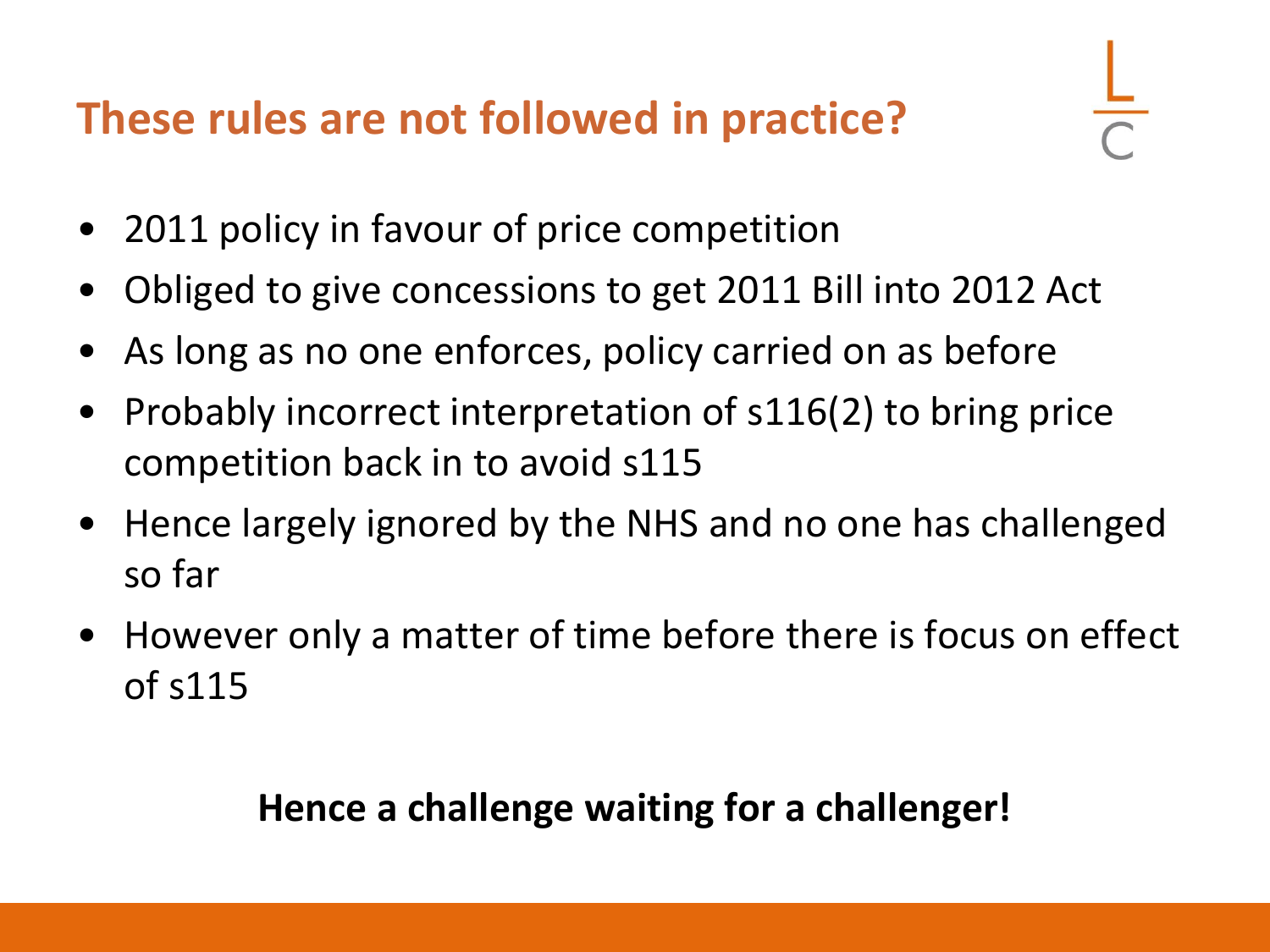**National Health Service (Procurement, Patient Choice and Competition) (No. 2) Regulations 2013**

- **Who: They a**pply to NHS England and all CCGs
- **When:** Regs apply "When procuring health care services for the purposes of the NHS..": Reg 3(1)
- **Duties imposed**:
	- Objectives
	- Specific duties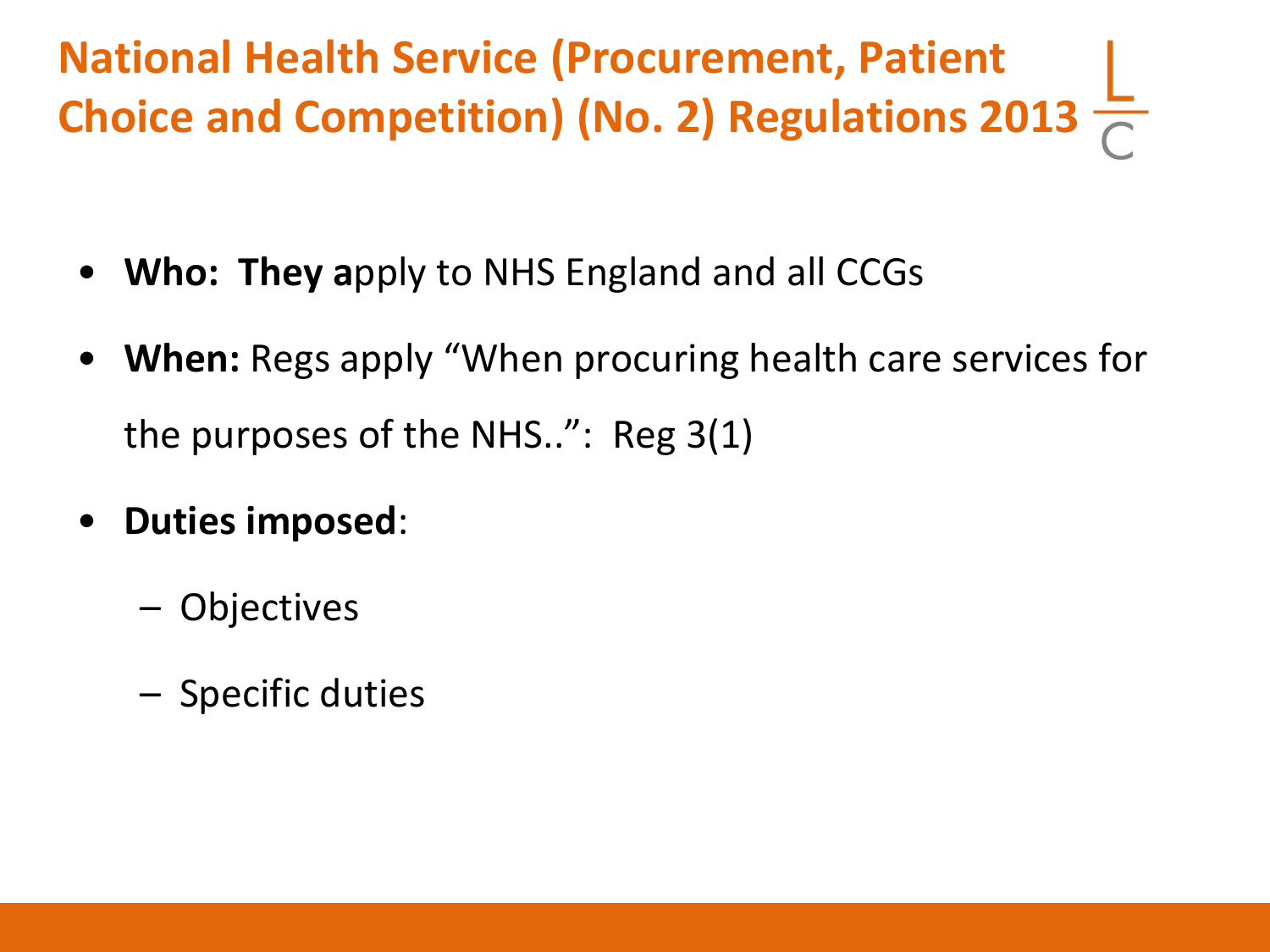**2013 Regs: Objectives**

Each relevant body ..

"must act with a view to—

(a) securing the needs of the people who use the services, (b) improving the quality of the services, and (c) improving efficiency in the provision of the services

including through the services being provided in an integrated way (including with other health care services, health-related services, or social care services)"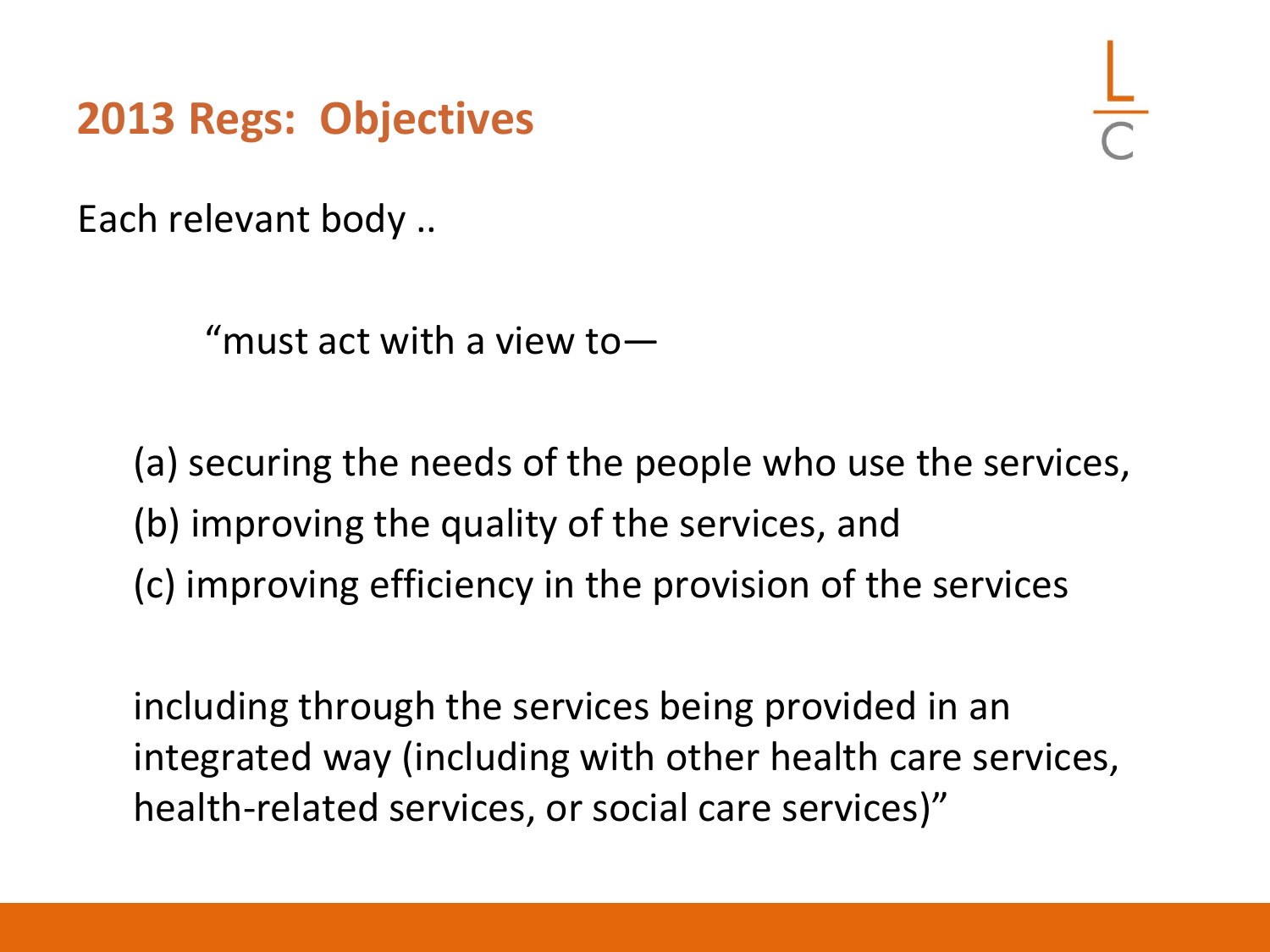# **Specific Duties (1)**

- Act in a transparent and proportionate way, and
- Treat providers equally and in a non-discriminatory way, including by not treating a provider, or type of provider, more favourably than any other provider, in particular on the basis of ownership
- Procure the services from one or more providers that— (a)are most capable of delivering the objective referred to in regulation 2 in relation to the services, and (b)provide best value for money in doing so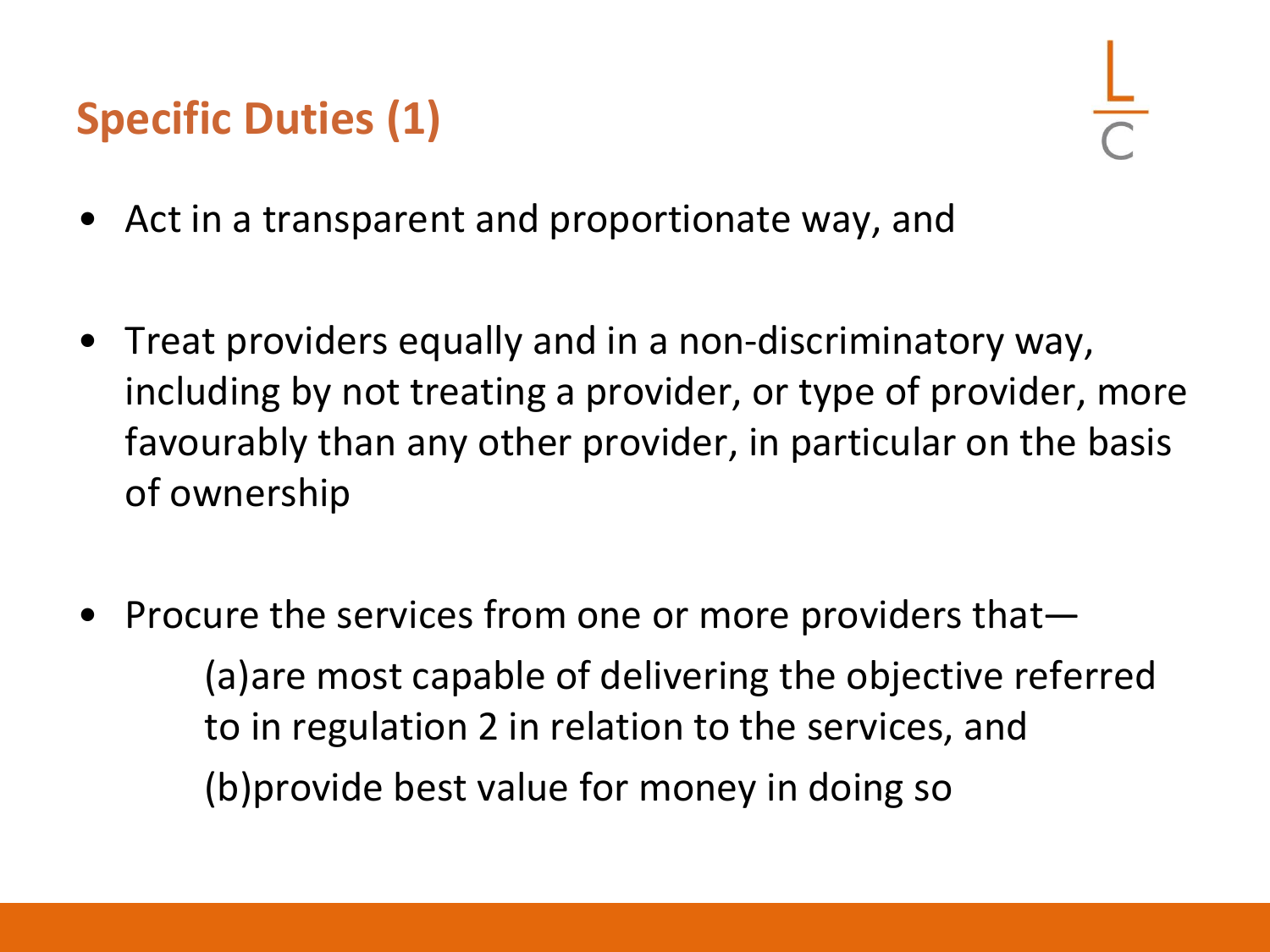"In acting with a view to improving quality and efficiency in the provision of the services the relevant body must consider appropriate means of making such improvements, including through—

> (a)the services being provided in a more integrated way (including with other health care services, health-related services, or social care services),

(b)enabling providers to compete to provide the services, and

(c)allowing patients a choice of provider of the services"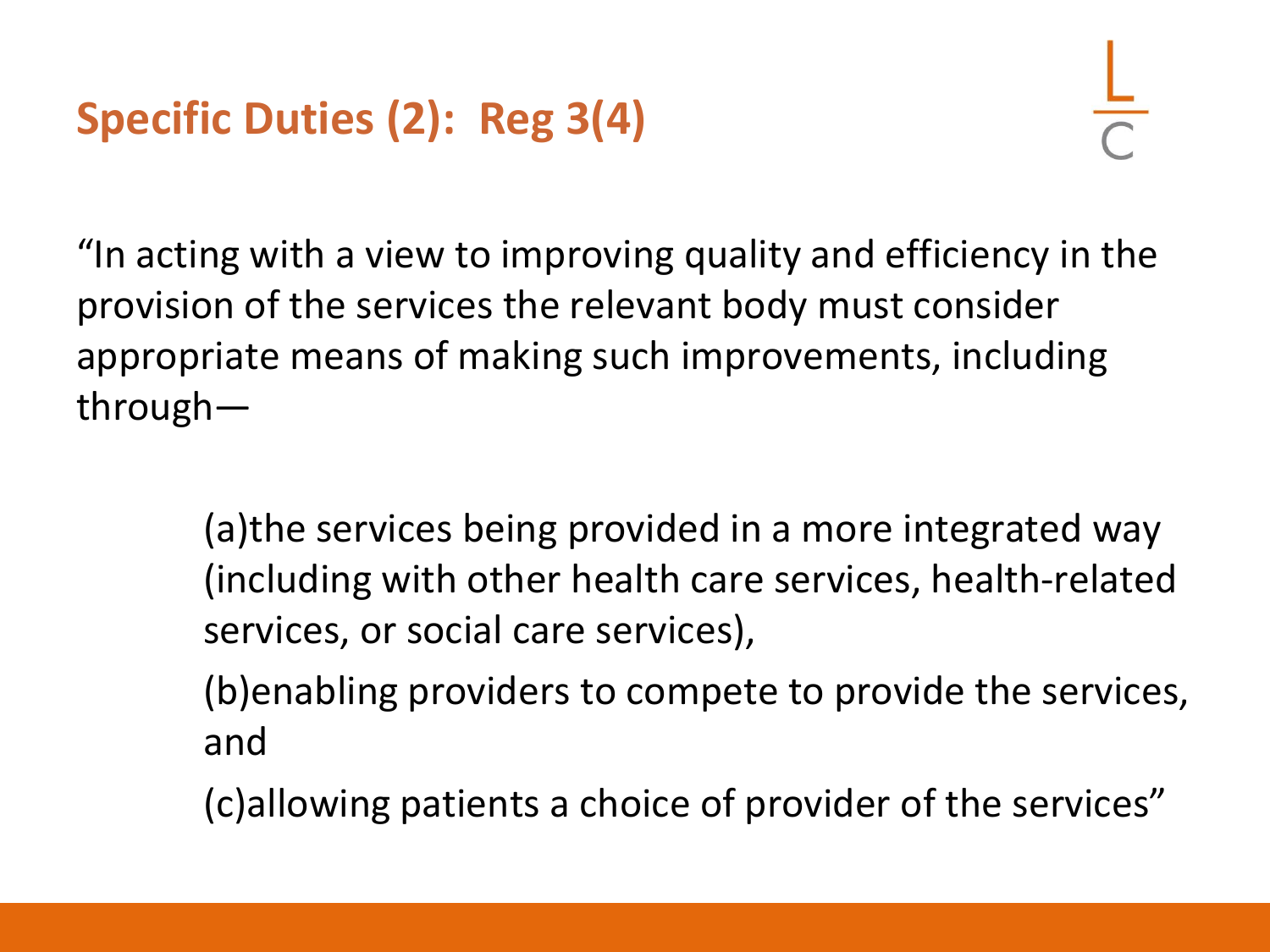# **Other aspects of the 2013 Regs**

- Reg 4: contract notices and [www.supply2health.org](http://www.supply2health.org/)
- Reg 5: Single supplier test
- Reg 6: Conflicts of Interest provisions
- Reg 9: Publishing record of all contracts awarded
- Reg 10: Anti-competitive behaviour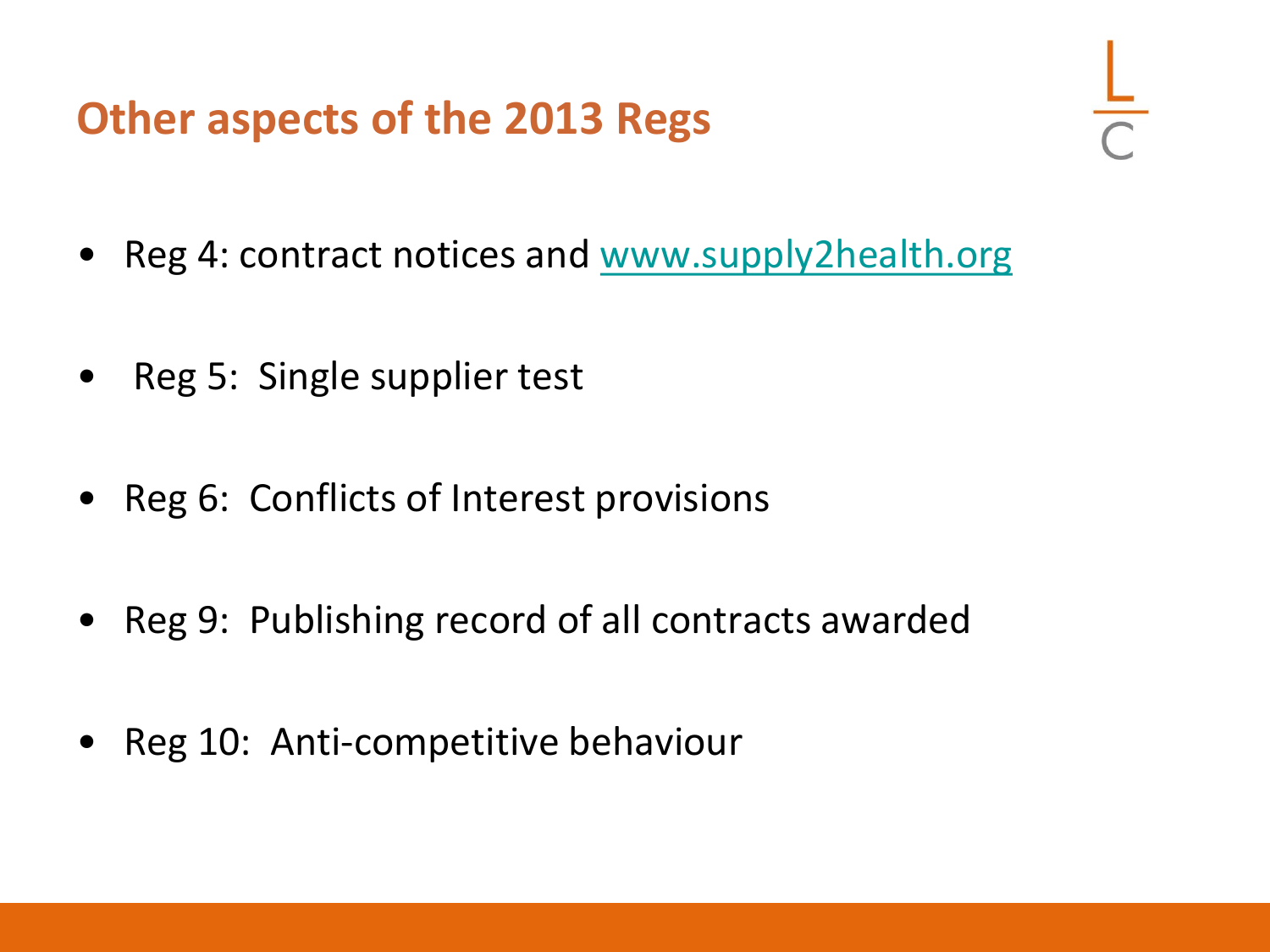# **Consequences of breaches of the 2103 Regs**

- Internal NHS option to complain to Monitor
- Specific right to damages: section 76(7):

"A failure to comply with a requirement imposed by regulations under section 75 which causes loss or damage is actionable, except in so far as the regulations restrict the right to bring such an action"

• But note Reg 17: "A person who has brought an action under the Public Contracts Regulations 2006 for loss or damage may not bring an action under section 76(7) of the Health and Social Care Act 2012(1) in respect of the whole or part of the same loss or damage"